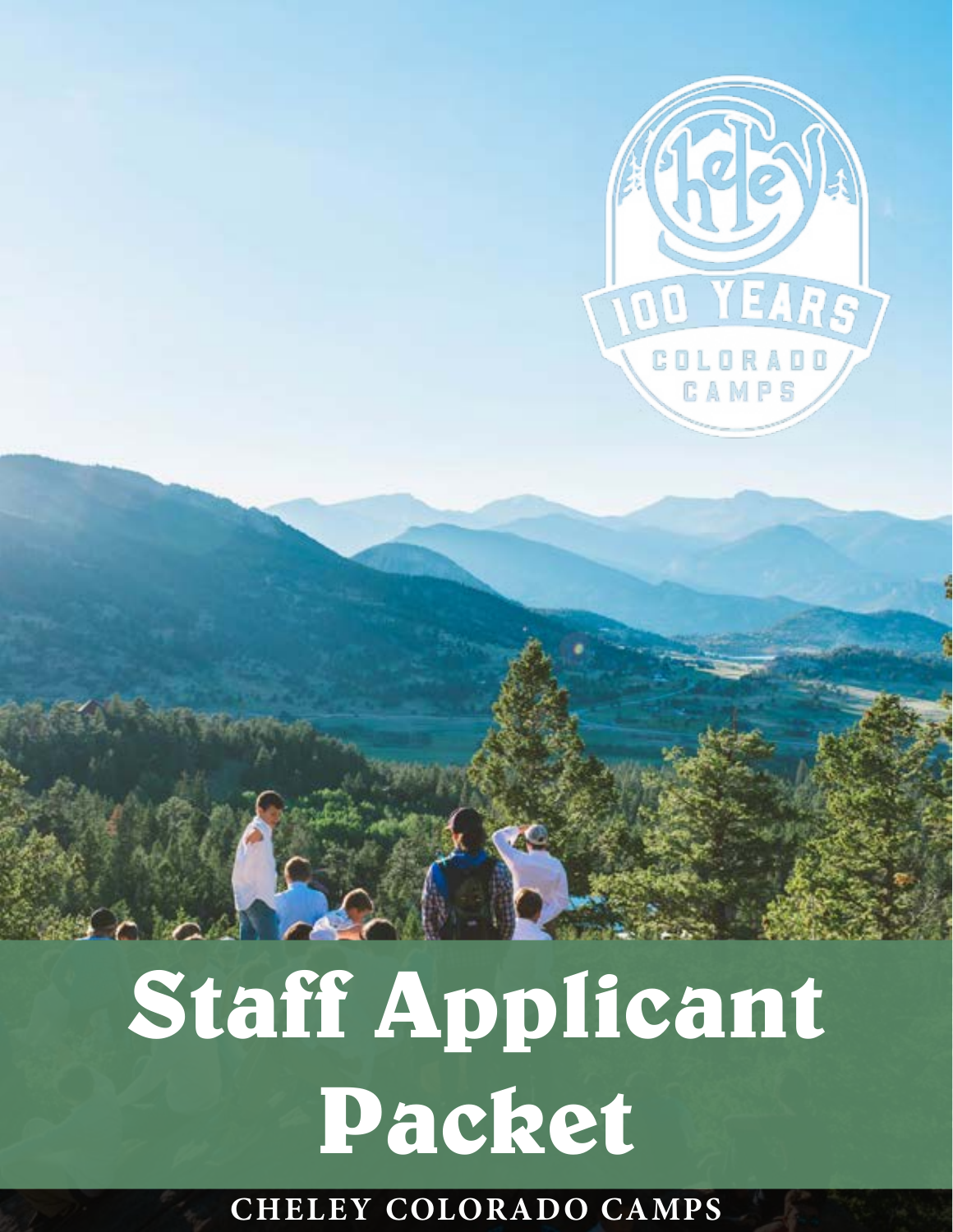YEAR COLORA **CHELEY COLORADO CAMPS**

### 2020 SUMMER STAFF APPLICATION INFORMATION

www.cheley.com – staff@cheley.com



**who we are where we are what we do**

> **working at cheley**



# **FUUD**

THREE

**how to apply pre-interview the application the interview**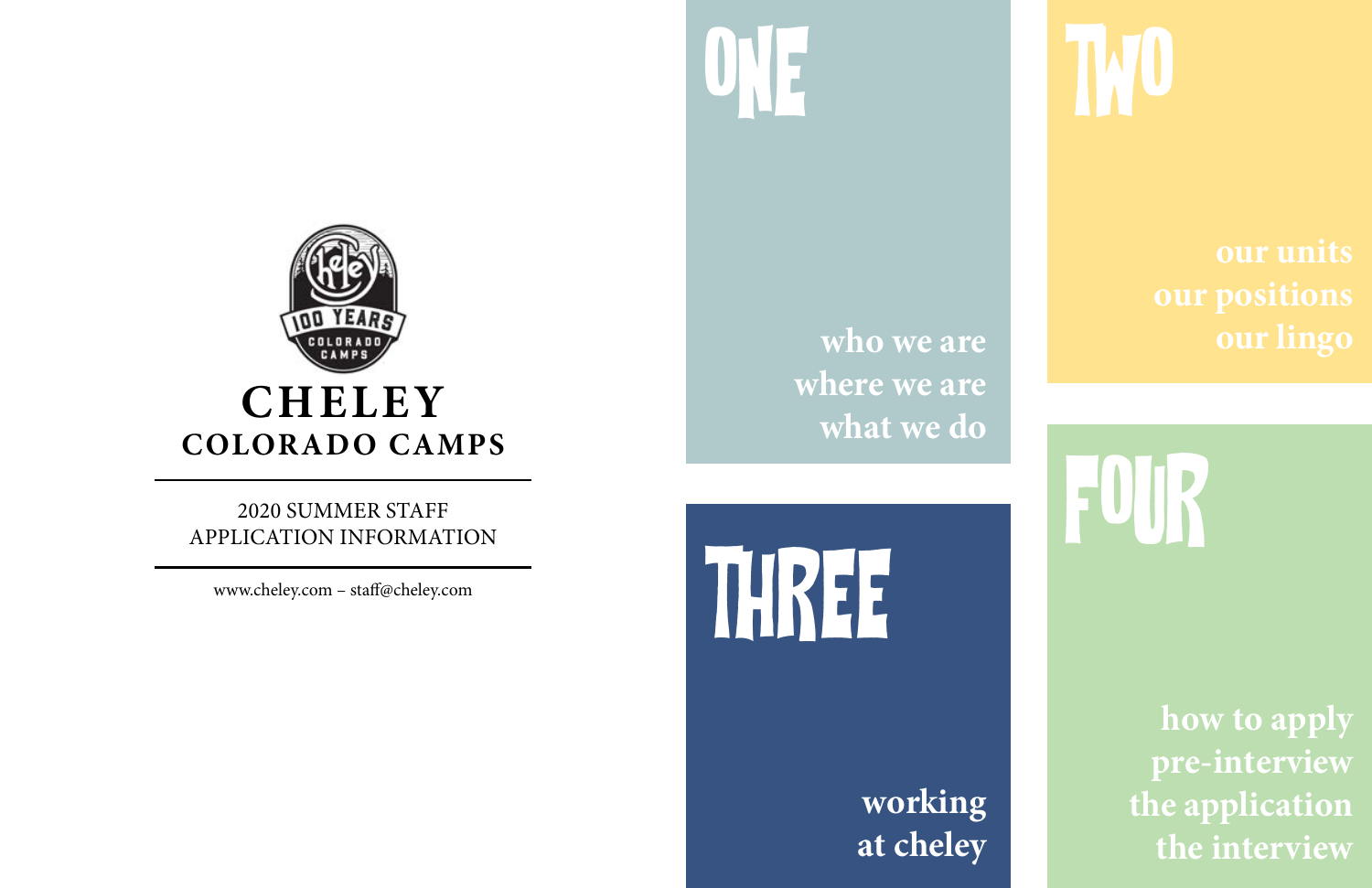

 $21$ 

28

20

| portes for                                          |                                                     |                |            |                          |                              |    |  |  |
|-----------------------------------------------------|-----------------------------------------------------|----------------|------------|--------------------------|------------------------------|----|--|--|
|                                                     |                                                     |                | <b>MAY</b> |                          | 1                            | 2  |  |  |
| 3                                                   | 4                                                   | 5              | 6          | 7                        | 8                            | 9  |  |  |
| 10                                                  | 11                                                  | 12             | 13         | 14                       | 15                           | 16 |  |  |
| 17                                                  | 18                                                  | 19             | 20         | 21                       | 22                           | 23 |  |  |
| 24                                                  | 25                                                  | 26             | 27         | 28                       | 29                           | 30 |  |  |
| 31                                                  |                                                     |                |            |                          |                              |    |  |  |
|                                                     | JUNE                                                |                |            |                          |                              |    |  |  |
|                                                     | 1                                                   | $\overline{2}$ | 3          | 4                        | 5                            | 6  |  |  |
| 7                                                   | 8                                                   | 9              | 10         | 11                       | 12                           | 13 |  |  |
| 14                                                  | 15                                                  | 16             | 17         | 18                       | 19                           | 20 |  |  |
| 21                                                  | 22                                                  | 23             | 24         | 25                       | 26                           | 27 |  |  |
| 28                                                  | 29                                                  | 30             |            |                          |                              |    |  |  |
|                                                     | Pre-Camp Crew &<br><b>Transportation Crew</b>       |                |            |                          | <b>Staff Training Begins</b> |    |  |  |
|                                                     | <b>Horseback &amp; Barn Crew</b><br><b>Training</b> |                |            | <b>First Term Begins</b> |                              |    |  |  |
| Director & Asst. Director<br><b>Training Begins</b> |                                                     |                |            | Mid-Term                 |                              |    |  |  |

27

5

 $12$ 

19

26



**Term Ends** 

Family Camp, Quarter B-4, & Teen Summit Begin

Post-Camp Crew

| $\mathbf{1}$    | $\mathbf{2}$    | $3^{\circ}$    | $\overline{4}$ |
|-----------------|-----------------|----------------|----------------|
| 8               | $\overline{9}$  | 10             | 11             |
| 15              | 16              | 17             | 18             |
| 22              | 23              | 24             | 25             |
| 29              | 30              | 31             |                |
|                 |                 |                |                |
|                 |                 |                | $\overline{1}$ |
| $5\overline{5}$ | $6\overline{6}$ | $\overline{7}$ | 8              |
| 12              | 13              | 14             | 15             |
| 19              | 20              | 21             | $ 22\rangle$   |

**Second Term Begins** 

27

26

28

29

Contract End Date\* & Burn Camp Begins

Discovery Crew

\*Limited positions available with end date 8/9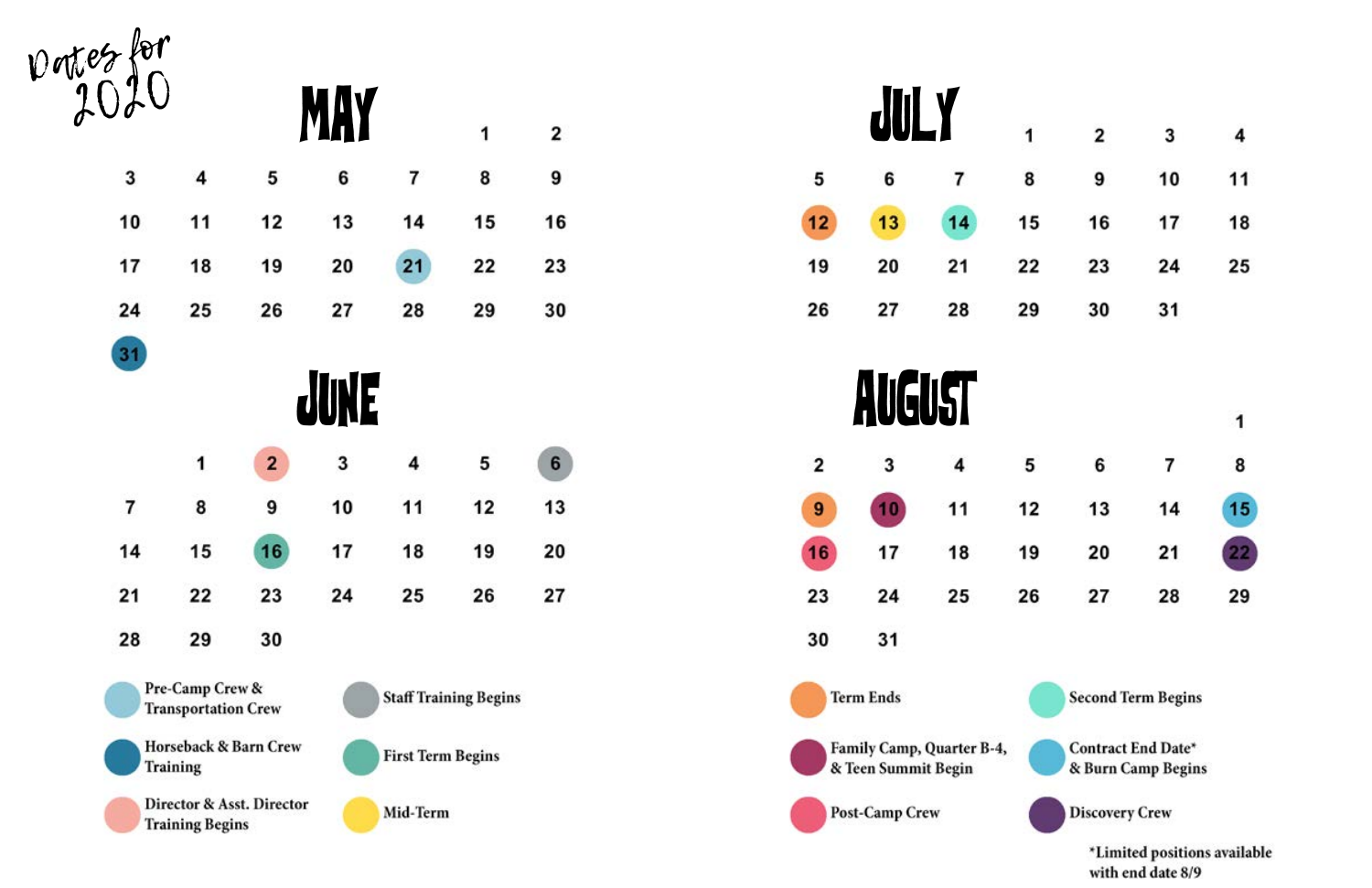



### **Who We Are where we are what we do**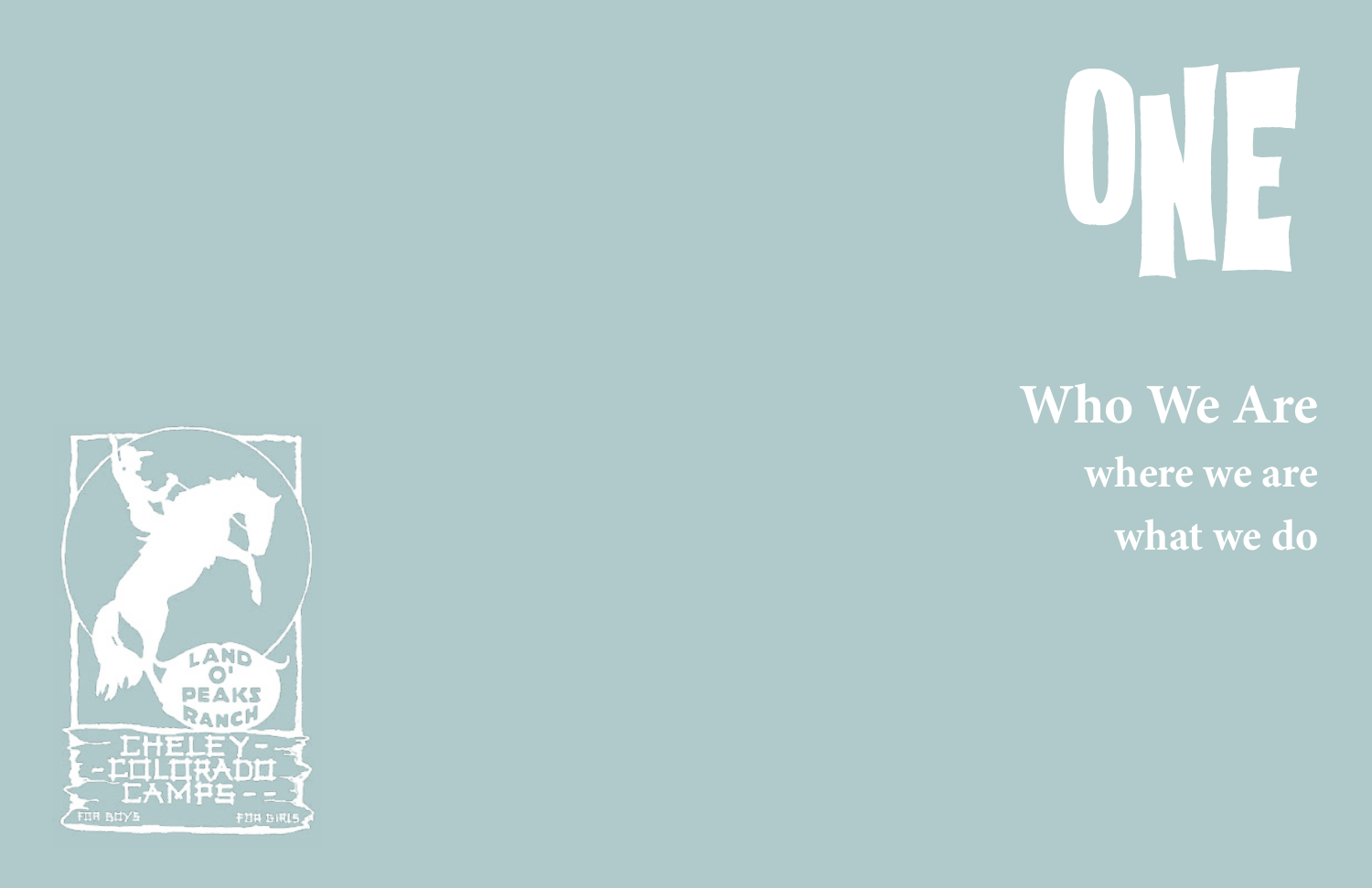### **WHO WE ARE**

### **WHERE WE ARE**

We are youth development professionals focused on having a positive lasting impact.

Cheley is a Colorado summer adventure camp started in 1921 by Frank H. Cheley. This is our 100th summer!

Cheley is located in Estes Park, Colorado located near Rocky Mountain National Park as well as the Roosevelt and Arapaho Forests.

On property, our buildings are rich in tradition and well maintained. It is a fantastic place to take in the fresh air with cool crisp mornings and incredible sunsets away from the hustle and bustle of cities. Yet, if you start to miss the noise, several cities are accessible on your time off. Only a ten-minute drive into town, Estes Park has shops, restaurants, outdoor activities, a lake, and more. We are also about an hour from Boulder/Fort

Collins and an hour and forty minutes from Denver.

### **WHAT WE DO**



### *Our Mission Statement:* We build the lasting character and resiliency of young people, creating unique life experiences in a challenging and nurturing natural environment.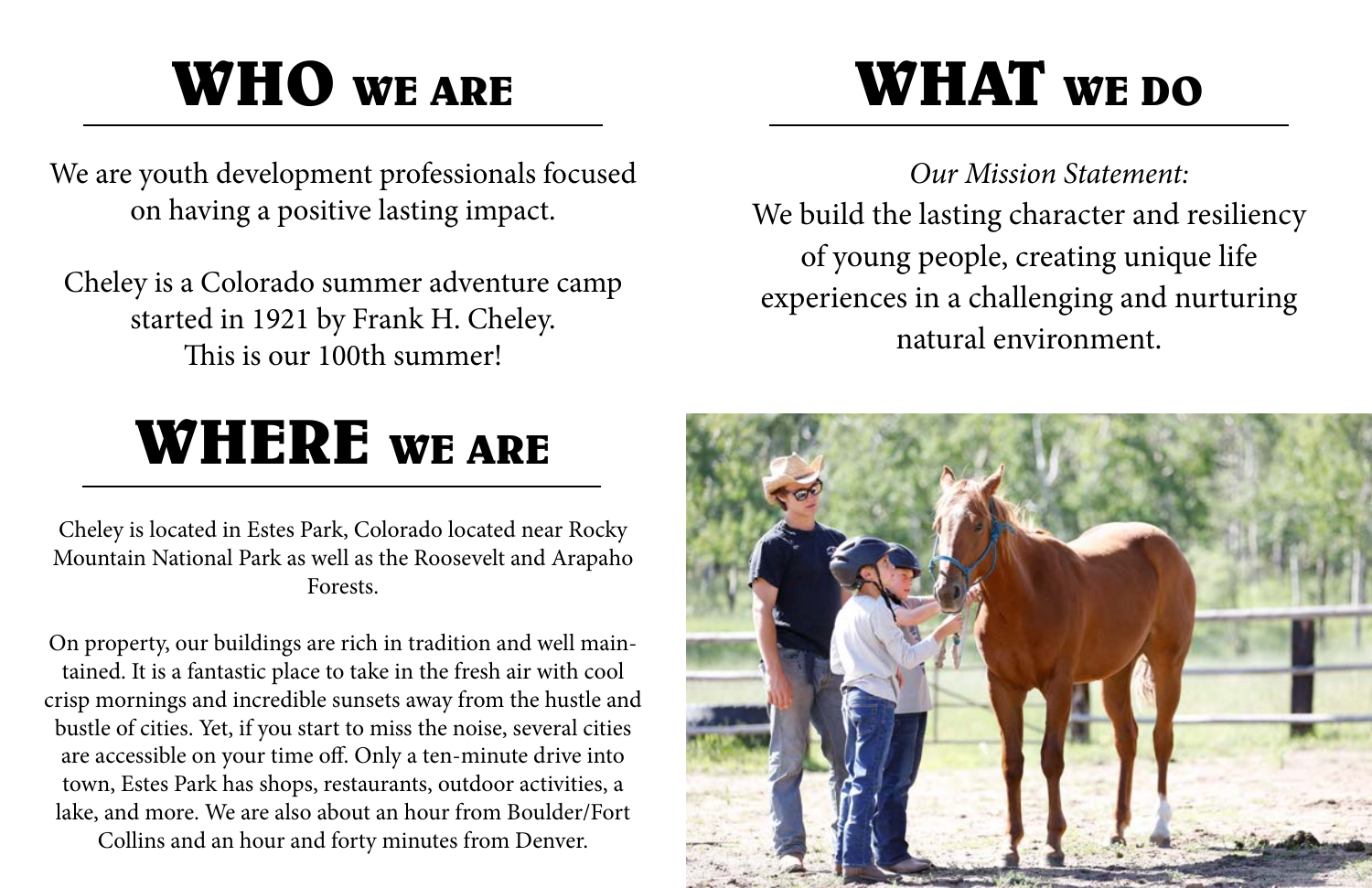

# TWO COMPANY

**Camp Life our positions our lingo**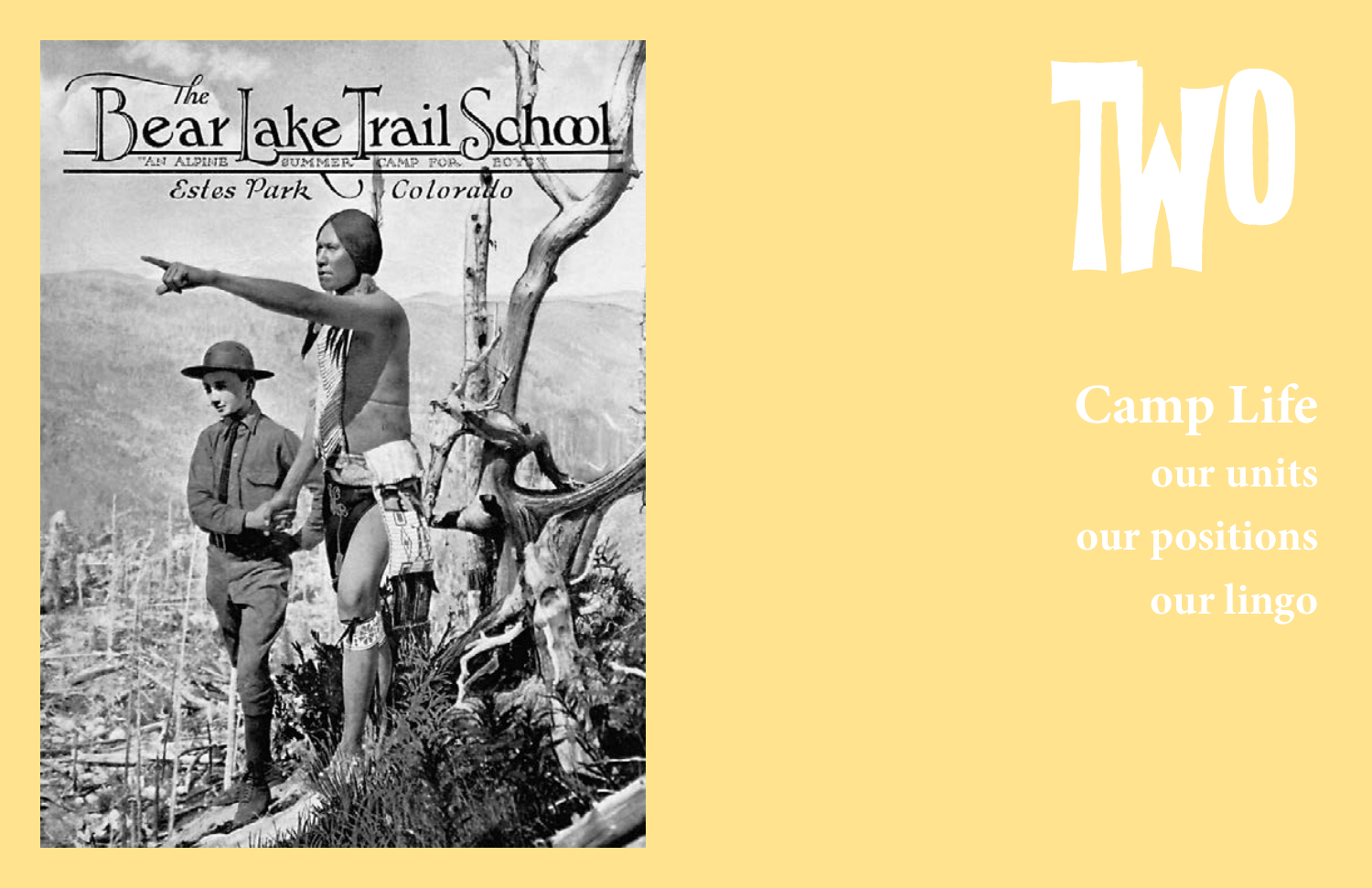### **Our Units**

We have two 4-week terms with about 500 campers per term. Each of our eight units has a director, assistant director(s), and counselors that work with the campers in that unit. A unit has around 60 campers and 15 staff members.

Units are in three locations – six units at Land O'Peaks Ranch (LOP) in Estes Park, and Girls' and Boys' Trail's End Ranches (GTE and BTE) are about 15 miles away in Glen Haven. Campers and counselors share cabins at LOP while campers at the Trail's End Ranches live in covered wagons and counselors live in cabins nearby. About once a week, there is a co-ed or all-camp activity.

### **LOP Units**

Ages 12-13 Ages 14-17

Boys Lower Ski Hi Ski Hi Haiyaha

"Sky High") ("Hi-yah-ha")

Chipeta Senior Chipeta

### $\frac{12-17}{2}$

- In Trail's End (BTE)
- If Trail's End (GTE)

### **TE Units**

|             | <u>Ages</u> |
|-------------|-------------|
| <b>Boys</b> | <b>Boys</b> |
| Girls       | Girls       |



*"Being on staff at Cheley was one of the most meaningful experiences I've had. I got to meet and interact with so many unique people who became some of my closest friends. It also allowed me to interact with and have an impact on campers on a daily basis."*

Jeb Kendrick, Staff 2018-2019

|             | <u>Ages 9-11</u>                   | f                     |
|-------------|------------------------------------|-----------------------|
| <b>Boys</b> | Lower Ski Hi<br>("Lower Sky High") | Ś<br>(                |
| Girls       | Lower Chipeta                      | $\check{\phantom{a}}$ |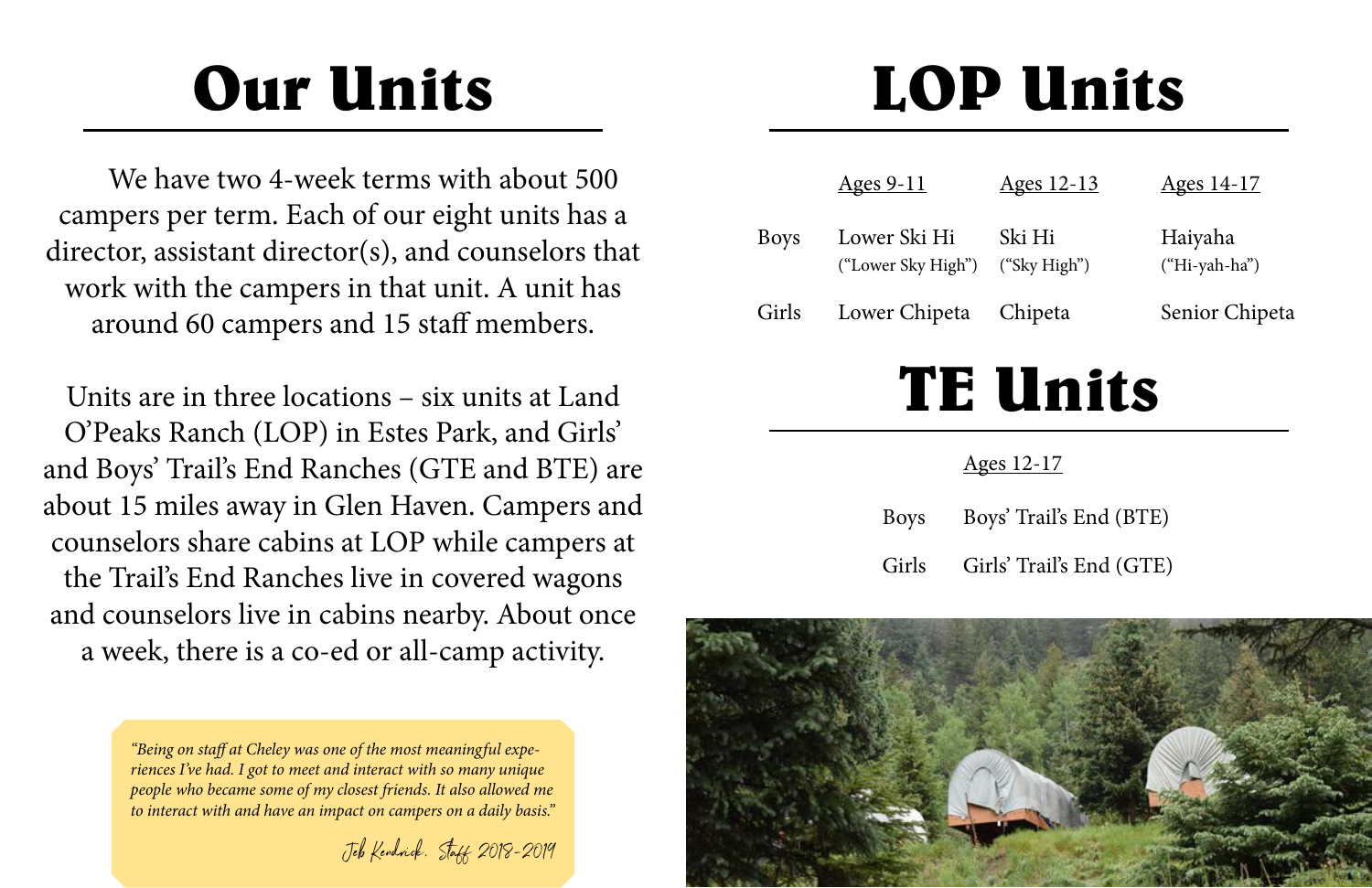### **Counselors**

**All staff at Cheley are part of the camp community. At different times throughout the summer, you may be asked to help the community in some way outside of your job description.**

Counseling staff members are assigned to a specific job in one camp unit. Every counselor is first a counselor involved in the person-to-person relationships of guiding campers, helping them to make the most of their camp opportunity.

Counselors live with and are responsible for a group of campers. They must be at least 19 years old. They write weekly reports to parents, have meal supervision, maintain discipline, and set a good example. Counselors also help campers with laundry sorting, making beds, homesickness, and personal hygiene.

Being a counselor is a very important position, and the choices they make affect the campers' entire camp experience. The goal of the counselor is to give each camper a safe, fun, and memorable summer where they learn about themselves and learn to "act spontaneously in the right."

- Backpacking • Hiking • Sports • Outcamping • Crafts • Riflery • Campfire
- Unit Directors
- -
- Assistant Director(s)
- 
- Horseback Riding ("Wrangler")
- 
- Mountain Biking/Sports (older units only) • HBO (Hiking/Backpacking/Out of Camp Activities)
- 
- 
- 
- Positions include:

### **Counselors**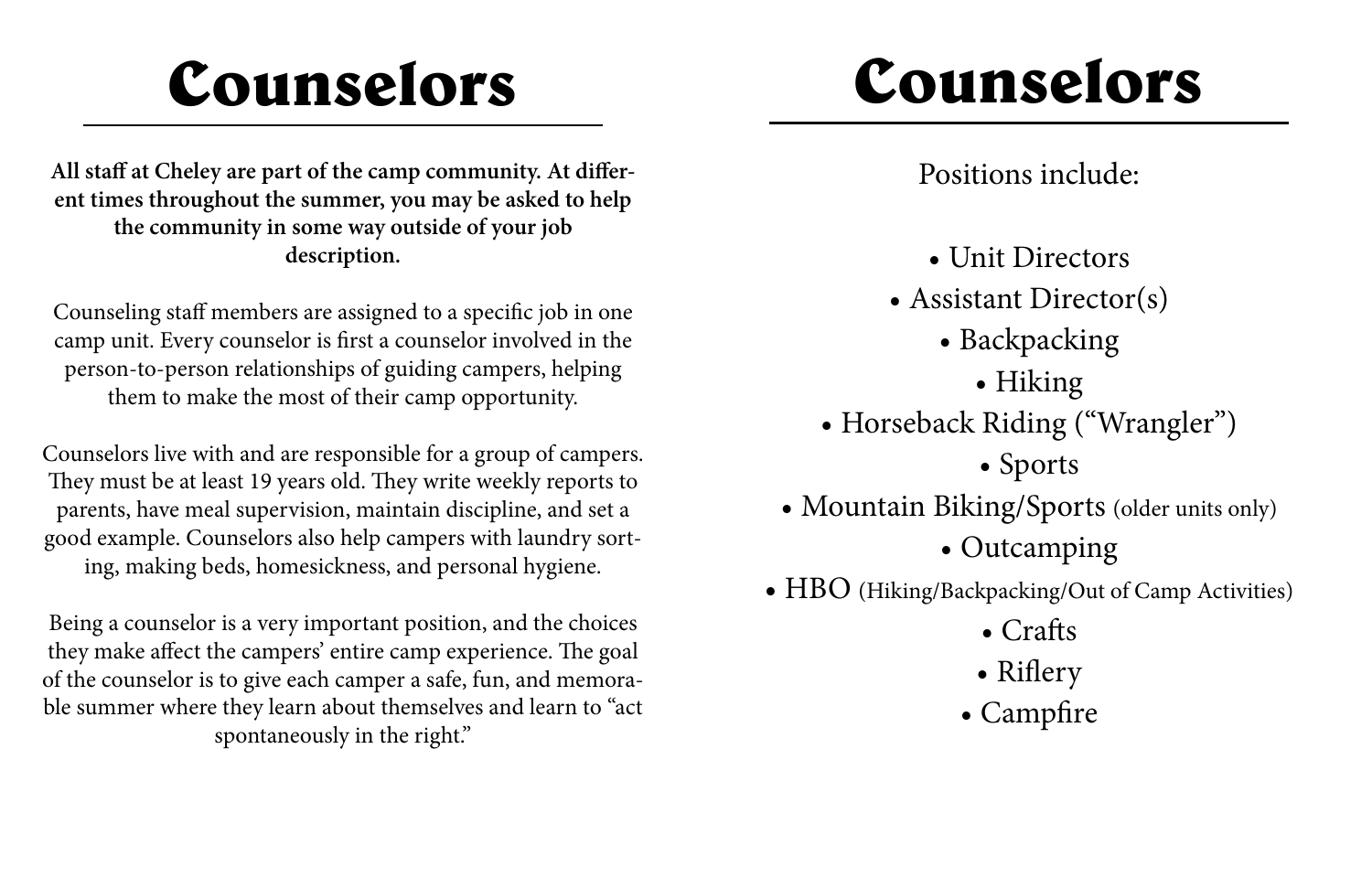# **Support Staff**

Support staff live together in designated cabins on camp property and must be at least 18 years old. They play an integral part in role modeling. All support staff need to have the ability to communicate and work effectively with peers, have the visual and auditory ability to identify and respond to environmental and other hazards at camp, and have the physical strength and endurance necessary to complete assigned tasks. A positive attitude and sense of humor are essential.



# **Support Staff**

- Positions include:
	- Barn Crew
	- Childcare
		- Stores
- 
- -
- Laundry
- Medical Team: Nurse, Nurse Aide, WEMT, Doctor
	- Transportation Crew
	- Office Assistant, Travel Coordinator
- Media Team: Photographer, Videographer, Online Editor, Graphic Designer
- Food Service: Head Cook, Cook, Kitchen Assistant, Storeroom Manager (Fude Dude), Munch Inn
- Program Coordinators: Ropes, Climbing Wall, Outcamping, Rockstock, Woodshop, Riflery, Crafts, Ceramics, Ranch Education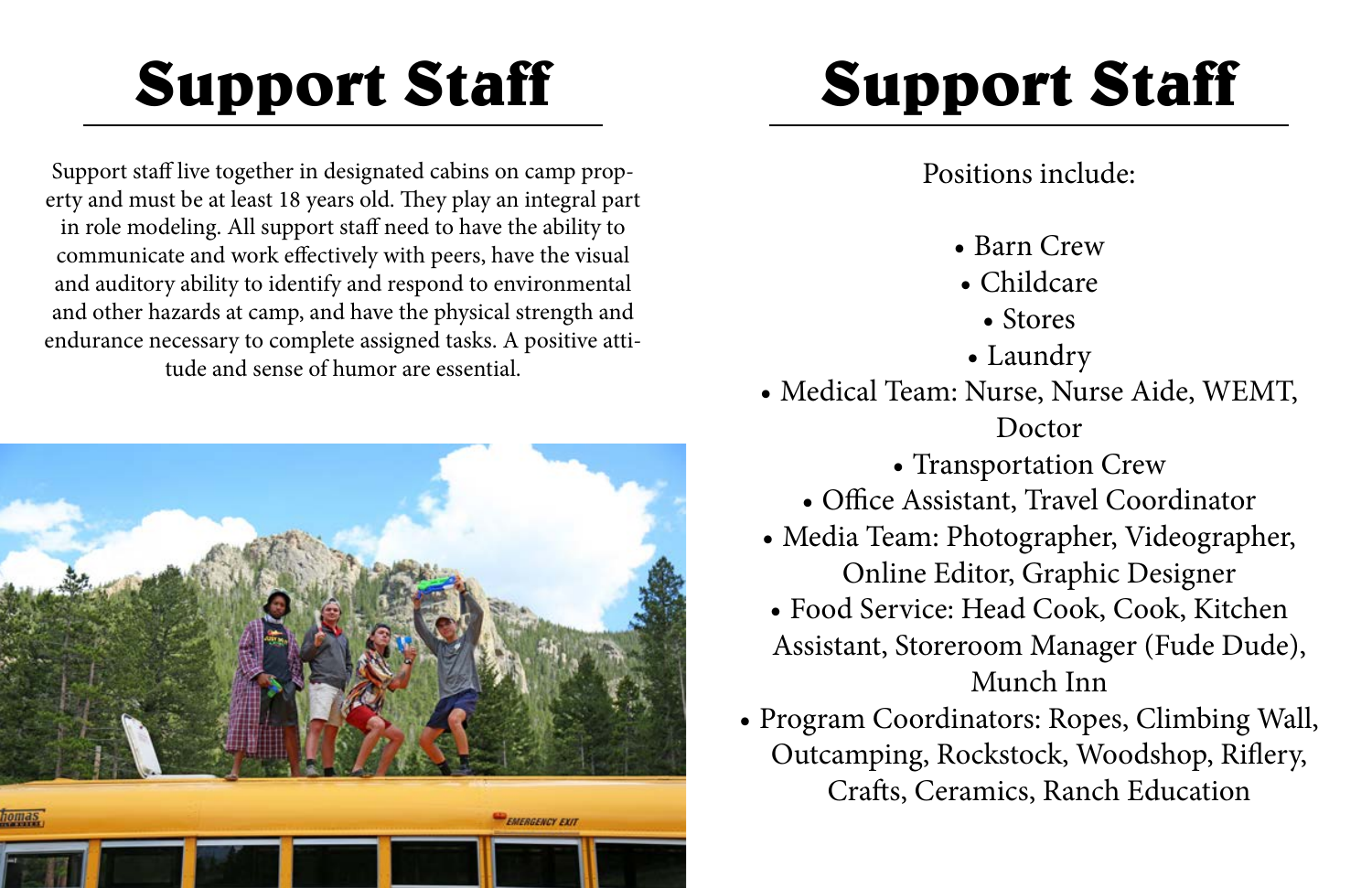**All Camp Campfire:** every unit (including the TEs) gets together for this Fun Plus® night of songs, dancing, and skits **Blue Kerchief:** "BK," it is worn on special occasions and signifies that campers and staff are living up to the Code of Living **Boathouse:** the unit bathroom with flush toilets and individual showers **BTE:** Boys' Trail's End (a unit for 12-17 year-old boys) **Bulk:** lunch for out-of-camp programs only (tortillas/bagels/flatbreads, salsa, peanut butter, jelly, cheese, and pepperoni/salami, fruit, granola bars, cookies) **Burn Camp:** a ten-day post-camp for pediatric burn survivors in partnership with Children's Hospital of Colorado **Campfire:** nightly evening program that brings the unit together **Chapel:** a non-religious service held on Sundays at LOP and at each TE **CILT:** Camper in Leadership Training **Code of Living:** a written set of standards and values created as a unit for everyone to strive to live up to **Family Camp:** a five-day post-camp for families at BTE **Fun Plus®:** to have fun while learning how to live life fully and to know/ understand ourselves more completely **Go-Tos:** Counselors are assigned 4-6 campers whose well-being they are responsible for and write their weekly reports **GTE:** Girls' Trail's End (a unit for 12-17 year-old girls) **In-Camp Program:** occurs at LOP or at the TEs (i.e., riflery, archery, sports, crafts, climbing wall, fishing, horseback riding in the ring) **Leadership Team:** Unit Directors and Asst. Directors LOP: Land O'Peaks / "main camp" **Outcamping:** a program where groups are transported to campsites for two and three-day stays on Cheley property **Out-of-Camp Program:** occurs off-camp property (i.e., hiking, backpacking, technical climbing, mountain biking, horseback riding on the trail, outcamping, overnights)

*"Working at Cheley has without a doubt been the most rewarding experience of my youth. I have cherished the opportunity to provide an environment that helps these young men face challenges and grow into the best version of themselves. There were times where I would, for a moment, think about how cool my job really is, leading hikes surrounded by good people and the most beautiful natural environment. However, I'd posit that there is something far more profound in the knowledge that your time there means even more to the kids you're with than it does to you. Cheley has taught me skills I never thought it would, while leaving me with relationships and memories that I will have for the rest of my life."*  $\overline{E}$ *inc Hahn,*  $\overline{S}$ *laff* 2015-2017  $\overline{E}$  2019

camp spirit and encourage team building Pre-Camp: A work crew who helps get camp ready for the summer – limited to 30 staff members

Summit, and Quarter B-4)

- **Play Day:** a brother-sister unit event with team colors, cheers, and games to rally
	-
- **Post-Camp:** Happens after Second Term ends (Burn Camp, Family Camp, Teen
- Post-Camp Crew: A work crew who helps close camp limited to 12 staff mem-
- **Rest Hour:** for in-camp programs, after lunch and before afternoon program **Teen Summit:** a five-day post-camp for students with a parent in the Air Force
	-

bers

**Quarter B-4 (QB4):** a five-day post-camp program for 7-10 year-olds (typically from 1 to 2pm), this time is for silent relaxation **TEs:** the Trail's Ends (both BTE and GTE) Reserves or the Air National Guard **(First/Second) Term:** Our four-week summer camp sessions **Treats (time):** free time before dinner after program ends (typically 4:15 to 5:30pm) when the store is open for "treats" (i.e., candy, snacks, juices, etc.) **WFA:** Wilderness First Aid

## **Lingo**

### **Lingo**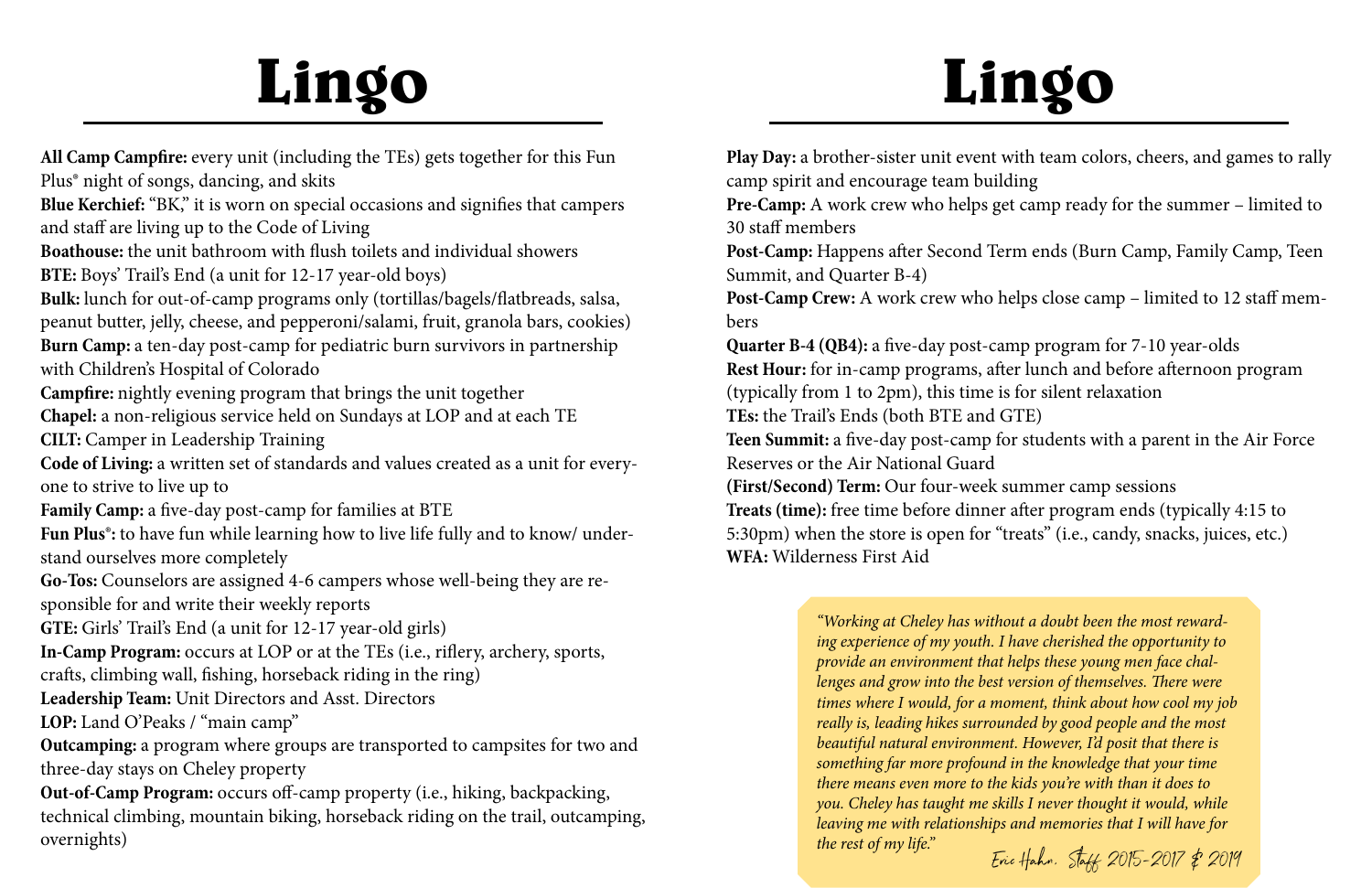



**Working at Cheley staff members are... policies & customs time off certifications salary & benefits transportation**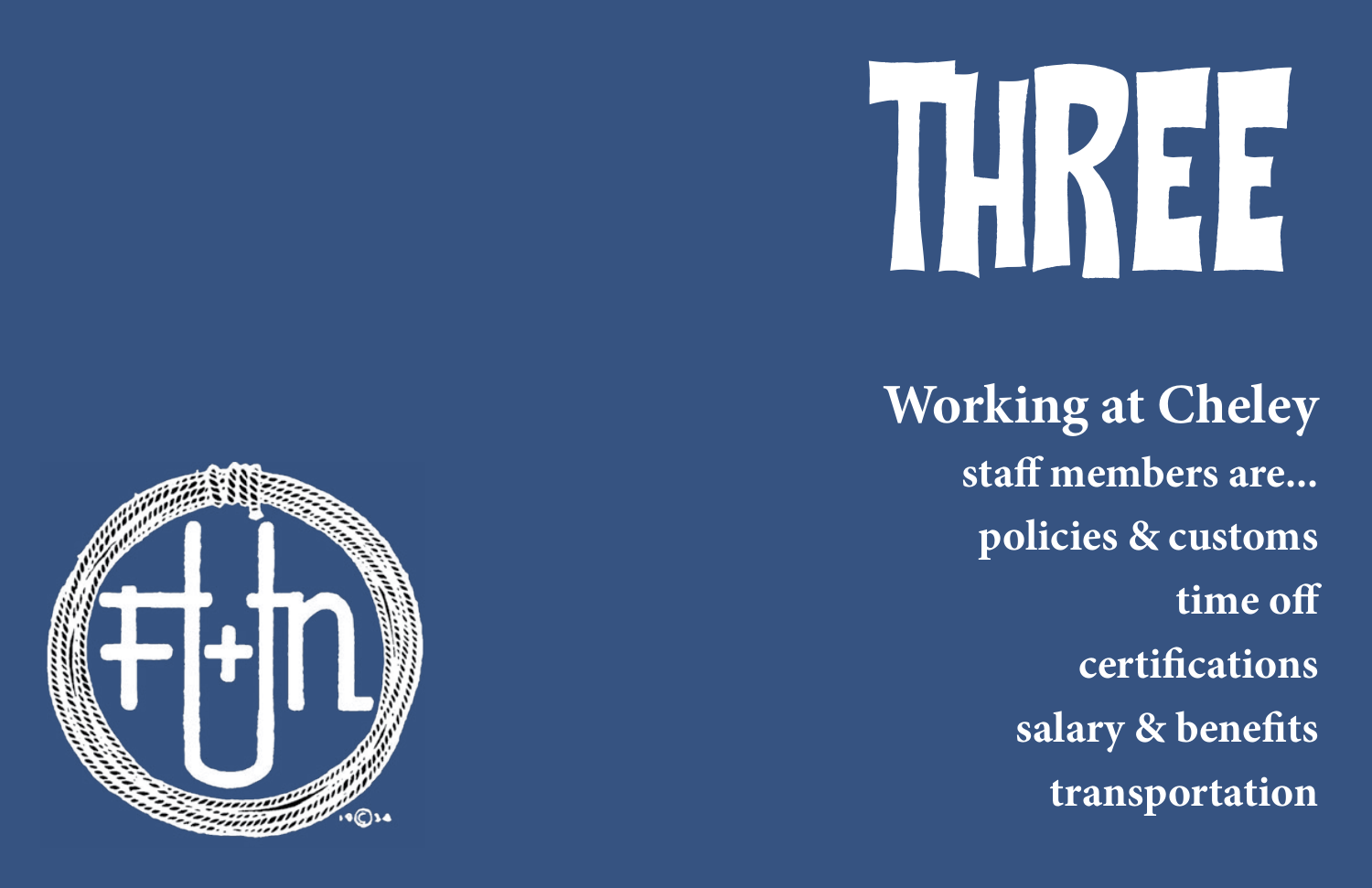### **Cheley Staff Members Are...**

*Fun Community-Oriented Self-Starters Team Players Patient Passionate about working with youth Willing to work hard Excited to work outdoors Open to learning*

### **Staff Policies and Customs**

*Cell Phones/Technology* Staff members should never be seen actively on their phone. The use of cell phones must not interfere with staff 's performance. Part of the camp experience is disconnecting from technology.

*Drug-Free Workplace* Smoking, vaping, tobacco, and alcohol use are not allowed on any Cheley property or while on program with Cheley. Possession or use of any illegal drugs (including marijuana although legal in Colorado) are prohibited during the course of a staff member's contract. We reserve the right to conduct drug or alcohol testing.

### *Personal Appearance*

Staff members' appearance should be consistent with good hygiene, safety, and what Cheley considers appropriate attire. Your personal appearance should not impact your ability to be a strong role model for youth. Staff members may not drastically alter their personal appearance while working at Cheley.

### *Pets*

Pets are not allowed.

*Religion/Values* We are not a religious camp. Spiritual values are stressed and many faiths are represented at Cheley. Campers are expected to go home with the religion they came with and not be converted.

*"I love working on support staff because I get to be with like-minded people in a beautiful place where we all want to be the best version of ourselves, while working with kids and teaching them to be the best version of themselves. I also love it because it's in a beautiful location where you can step back from reality and whatever is going on in your life and really focus on yourself and the kids."*

Nicole Ebel, Staff 2017-2019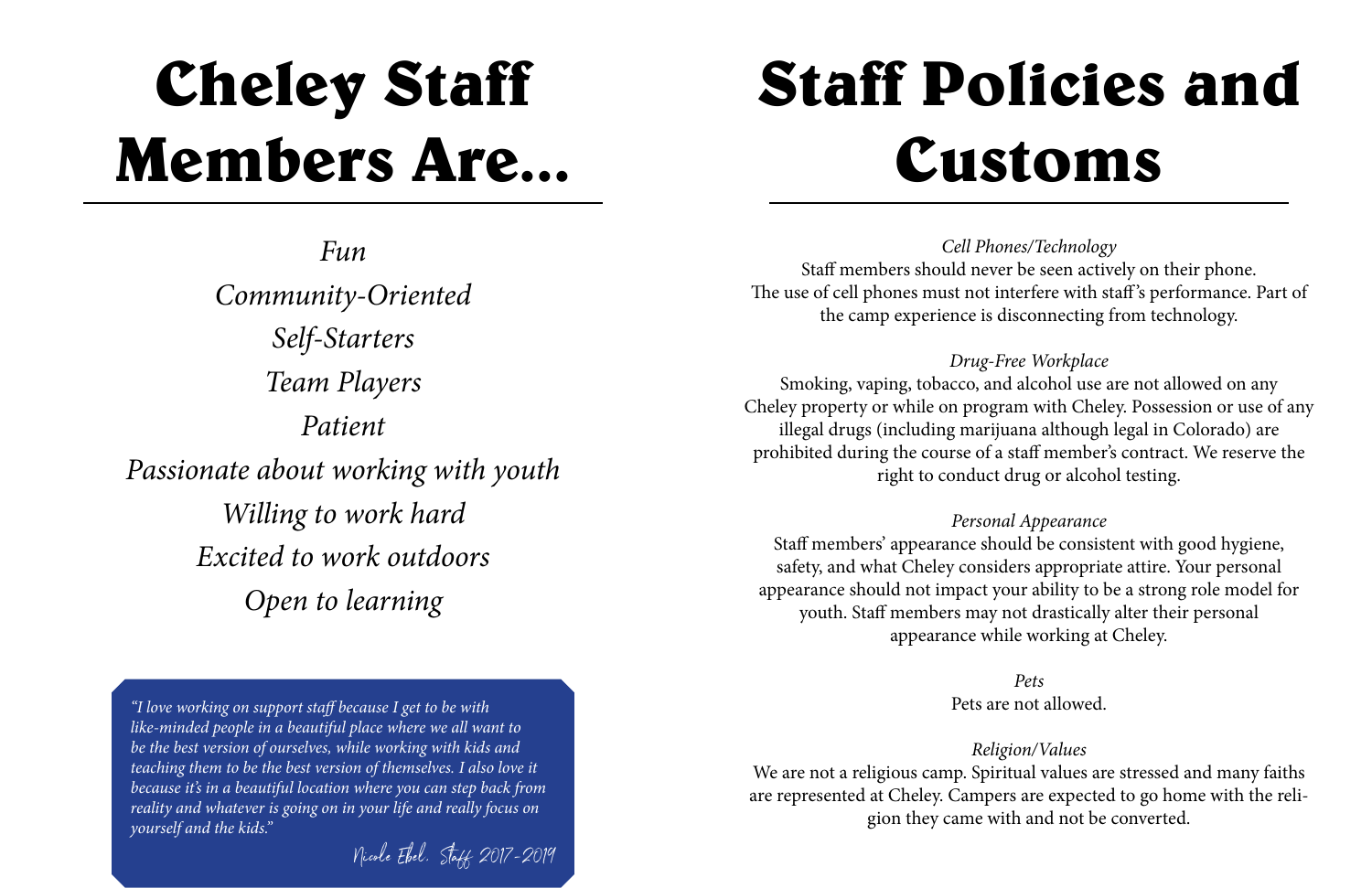### **Time Off**

Counselors have one day off per week (8:00 am to 1:00 am) and one night off per week (5:00 pm to 1:00 am), and are on program activities five days a week. On Sunday, all staff and campers remain in camp. There is a counselor cabin in each unit with a refrigerator for staff only.

Many staff go into town (four miles from LOP and seven miles from TEs) during time off. We offer a daily shuttle to town in the morning that returns in the afternoon. Chain Gate (at LOP only) is locked at 10:00 pm for security. Before that time, staff may drive into camp and park in their designated areas. After that time, staff park their cars at the gate and walk to their cabins. Cars parked at chain gate must be moved before breakfast.

Time off for Support Staff varies by position, but will include one day off and one night off at a minimum.

### **Certifications**

Staff members must obtain required certifications (see below). While we offer courses during staff training, we highly encourage getting it done prior to then. You will be thankful you did.

A Wilderness First Aid course is offered at camp June 4-5 for \$110.

These positions require **Wilderness First Aid** and **CPR**: Hiking, Backpacking, HBO, Outcamping, Horseback Riding, Sports (BTE, GTE, Haiyaha, Senior Chipeta), Rockstock

These positions require **First Aid** and **CPR**: Sports (Lower Chipeta, Lower Ski Hi, Chipeta, Ski Hi), Riflery, Crafts, Campfire, Unit Directors/Asst. Directors, Outcamping Coordinator, High Ropes Facilitators, Climbing Wall, Childcare, Nurse Aide

These positions require **CPR**: Transportation Crew, Nurse, Barn Crew

> *"Being on staff was an immense learning opportunity, and the best part about it was the family and friends that I collected on the way. Being a part of each other's journeys while creating them for the campers is indescribably fulfilling"*



Meghan Bellamy, Staff 2019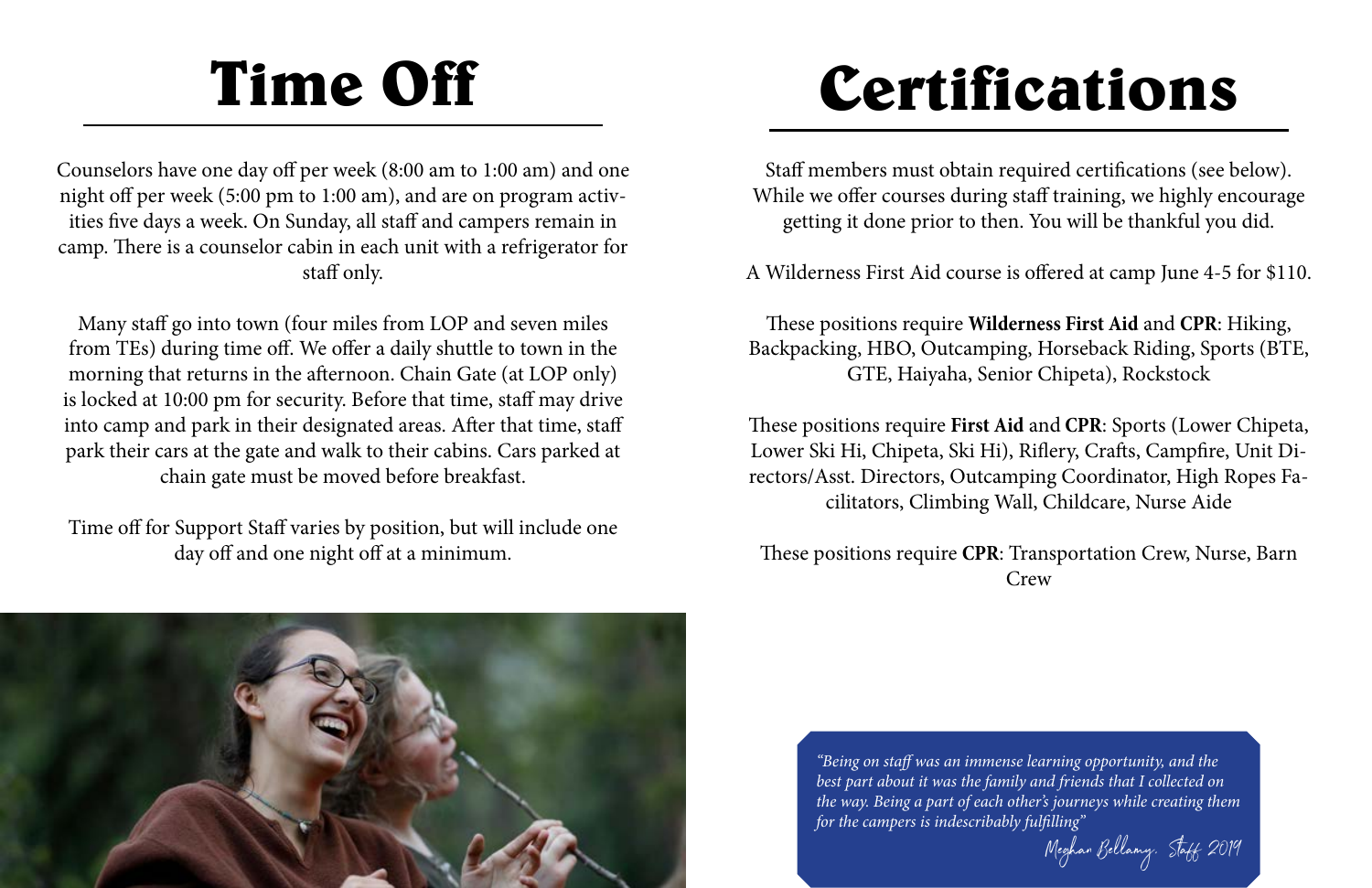# **Salary & Benefits**

Housing and meals are provided and staff members are expected to live at camp. Salary is paid at the end of Pre-Camp (if applicable), half of the summer salary at Mid-Term in July, and the other half at the end of camp in August.

First year counseling staff salary is \$3225 for 10 weeks. The following positions start at \$12/hour: office, stores, media, laundry, kitchen assistant, and transportation crew. Cooks are paid \$12.25/hour. Barn Crew and Food Dude are paid \$12.75/hour. Head cooks are paid \$13/hour with the possibility of additional overtime. Our goal is to provide around 40 hours of work per week.



### **Transportation**

Staff are responsible for transportation to/from camp and we provide a travel stipend (see map). Travel checks are distributed during staff training, as long as all paperwork is completed within three days of arrival. If paperwork is not complete within three days, the travel check is forfeited.

Note: First year international staff do not receive travel stipends, and we will meet them at the airport. Returning international staff receive a \$220 travel stipend.





<sup>\*</sup>Travel Stipends will be received at camp as long as all paperwork is completed within 3 days of arriva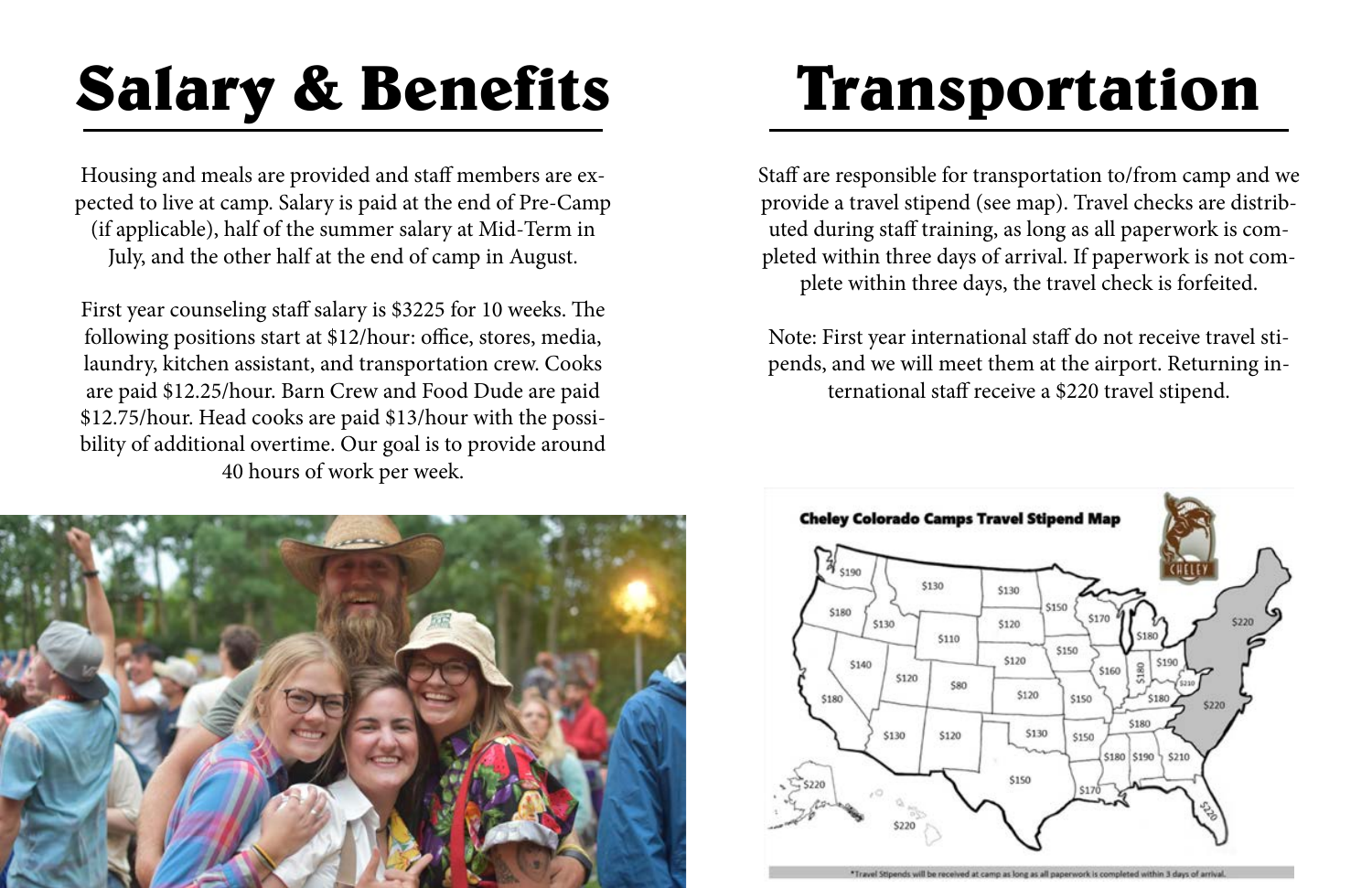# FOUR



**How to Apply pre-interview guide the application process the interview for more information**

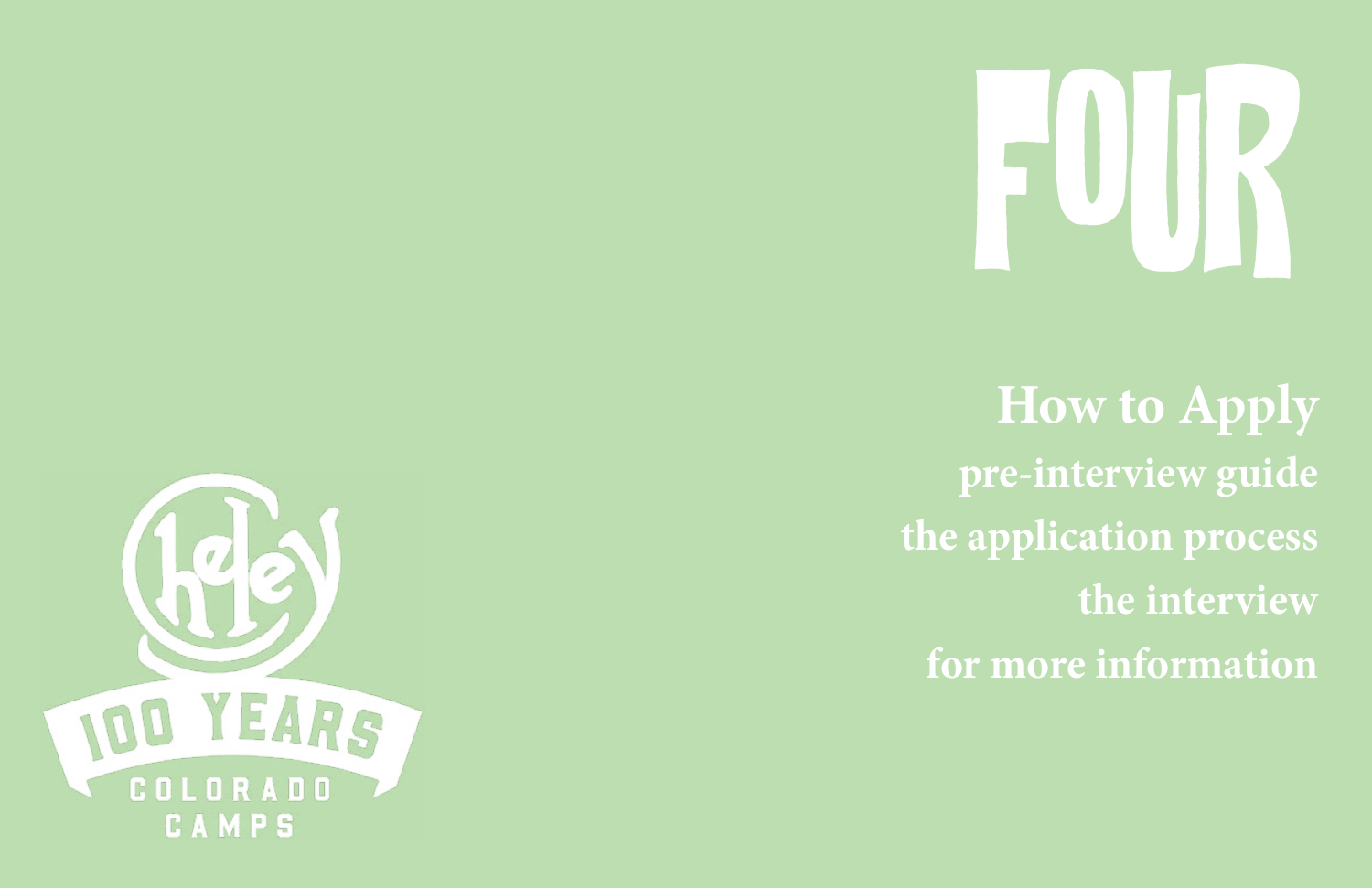### **Pre-Interview Guide**

Thank you for considering employment with Cheley Colorado Camps! Since 1921, we have been offering outstanding summer camp experiences for young people from all over the world. We have become successful through the efforts of many fine people who have contributed their enthusiasm and talents while on our summer staff. Our goal is to find staff members who are committed to those same high personal standards.

Your summer will begin with eight to 10 days of staff training. During this time, you will be exposed to professionals in the field of child development, forests and parks, psychology. You will learn about leadership, team building, and how to be effective with children while being motivated by inspiring speakers to make a difference in campers' lives.

### **Professional Development**

### **You Will Be Surrounded by Amazing People**

The Cheley summer staff is made up of approximately 220 people who are hired from all over the United States and several other countries. We work toward a common goal of making the summer a safe, fun, and enriching experience for all of our campers. Cheley seems to attract people with similar objectives and ideals to come together for a summer to make a difference. You will have the opportunity to establish many friendships as you work closely with other members of the staff. Cheley provides an outstanding environment to meet remarkable people.

*"Working at Cheley has impacted my life in more ways than I could have imagined! As an international staff member, I have never felt more at home than I do here on Fish Creek Road. I have really challenged myself here at camp and grown as a person over the years. One of my favourite parts of camp is working with the other staff members who all come from different backgrounds around the world. Working here has been one of the best experiences of my life."*

Jack Maud, Staff 2016–2019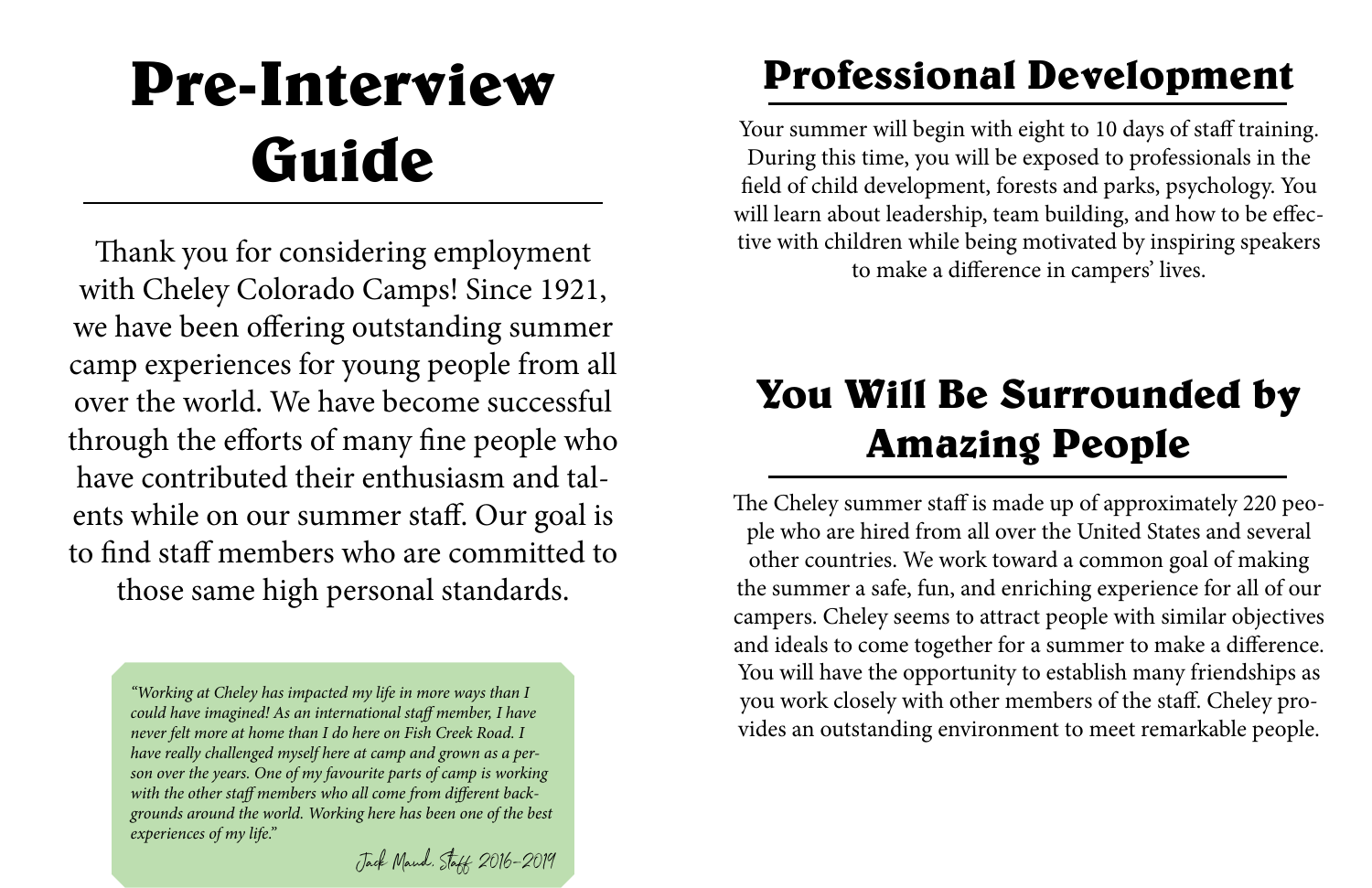### **The Application Process**

*International Applicants:* Apply directly to a staffing agency. We work with Camp Leaders, Camp Counselors USA, Camp America, & Wildpacks/IENA.

1. Complete the application at [www.cheley.com/staff\\_application/start](http://www.cheley.com/staff_application/start). We will review your application and contact you by email or phone.

### *All Applicants:*

- 2. Send this reference link to three people: [www.cheley.com/camp\\_forms/](http://www.cheley.com/camp_forms/staff-reference.html) [staff-reference.html](http://www.cheley.com/camp_forms/staff-reference.html). They should not be family members. One can be a character reference and two should be professional references. Applications are not complete until all references are received.
- 3. Interviews are done by Zoom video conference, typically from 8AM 3PM mountain time.
- 4. We will be in touch within two weeks after your interview to let you know if we have a position available.

1. If you are offered a position, you will be notified by phone. You will then receive time-sensitive paperwork via email. The following items must be completed within two weeks to move forward with employment:

(A) A signed copy of the offer letter, noting your position, dates of employment, salary, and other important info. (B) A completed fingerprint card for the background check. If you are in Colorado, you will go to an "Identogo" facility to be fingerprinted. If you are out of Colorado, we mail you the card and you take it to your local police station to be fingerprinted and then mail to them. The cost is typically around \$10. (C) Completion of the online course on Sexual Abuse Prevention.

(D) Staff bio and photo for parents.

2. If you are hired (not applicable for International staff), you will be responsible for the following fees: Driving record (if 21+ years old) available through your state DMV; certifications necessary for your position (Wilderness First Aid, First Aid, CPR); fee for your transcript (if applicable); travel to and from camp (travel stipends are received upon arrival at camp as long as all arrival paperwork is completed within three days).

### **If You're Offered a Position...**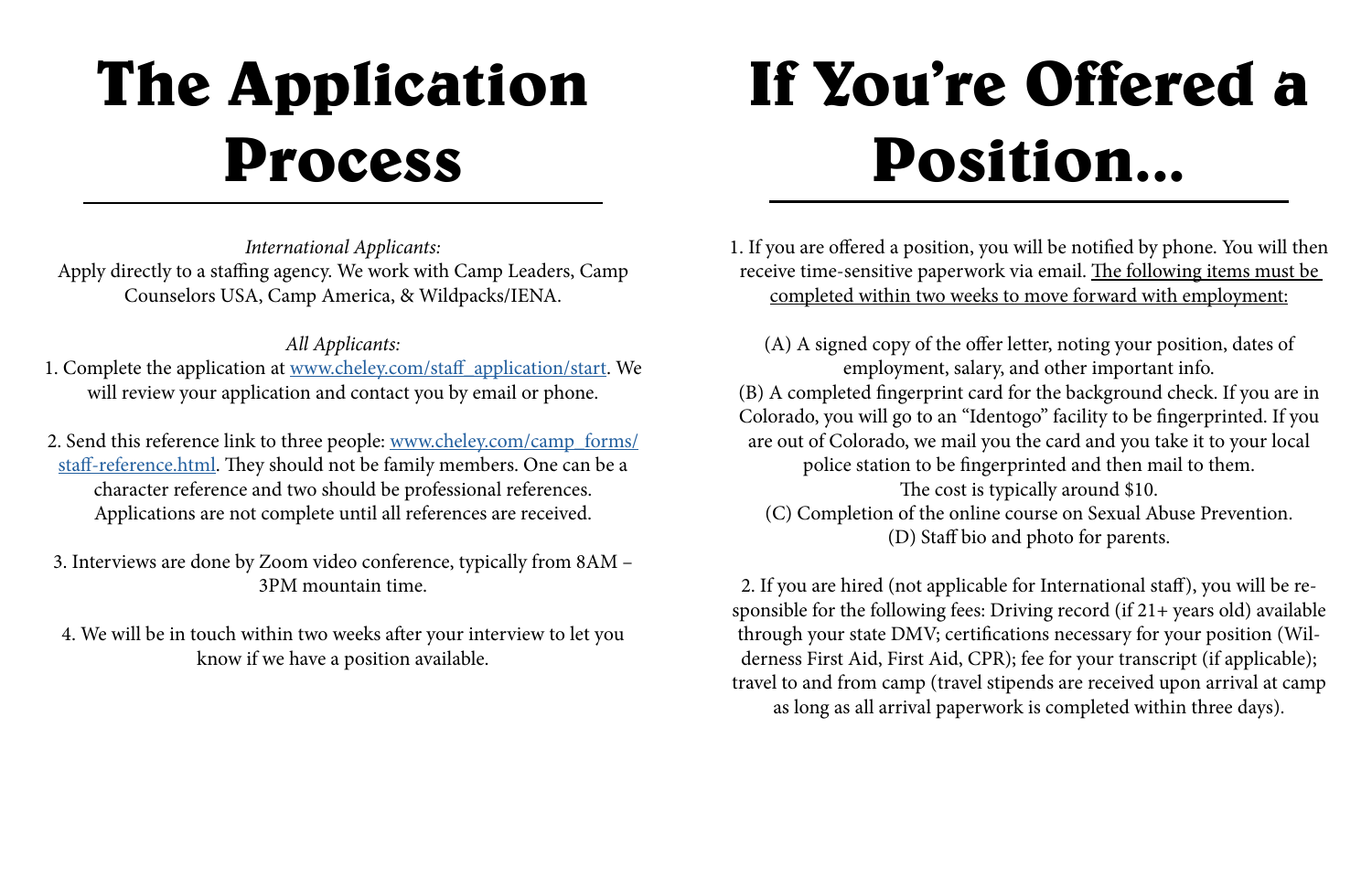### **The Interview**

The interview isn't just for us to get to know you better, but it's also for you to decide if camp is a good fit for you. Ultimately, we want all of our staff members to be successful!

Prior to your interview, please read the job descriptions for your top three position choices and prepare any questions.

# **Interviewing Tips**

Be on time. Dress appropriately. Be interested & listen. Be careful not to overstate your abilities. Don't make disparaging remarks about yourself or anyone else. Plan ahead. Think of questions to ask. **Reality Check:** make sure you understand exactly what the job involves. Is the position you're offered right for you? Is Cheley right for you?





*"Working on staff at Cheley has helped me grow in a professional way that comes from the exciting experiences I had while spending a summer in Colorado. I have learned how to work closely with others and resolve issues in an efficient and effective manner. I can now manage my time better and I know how to get everything done well and on time, while still being able to set aside time for myself. The campers have shown me the excitement and happiness in life that can be forgotten along with growing up and gaining responsibilities. When I go back to school in the fall, I have so many stories and memories that I'll remember years from now, which is what I cherish the most at Cheley. The skills I have learned through being on staff at Cheley will help me throughout my life, not only in a professional sense, but also in my everyday encounters."*

### Dani Brown, Staff 2018-2019